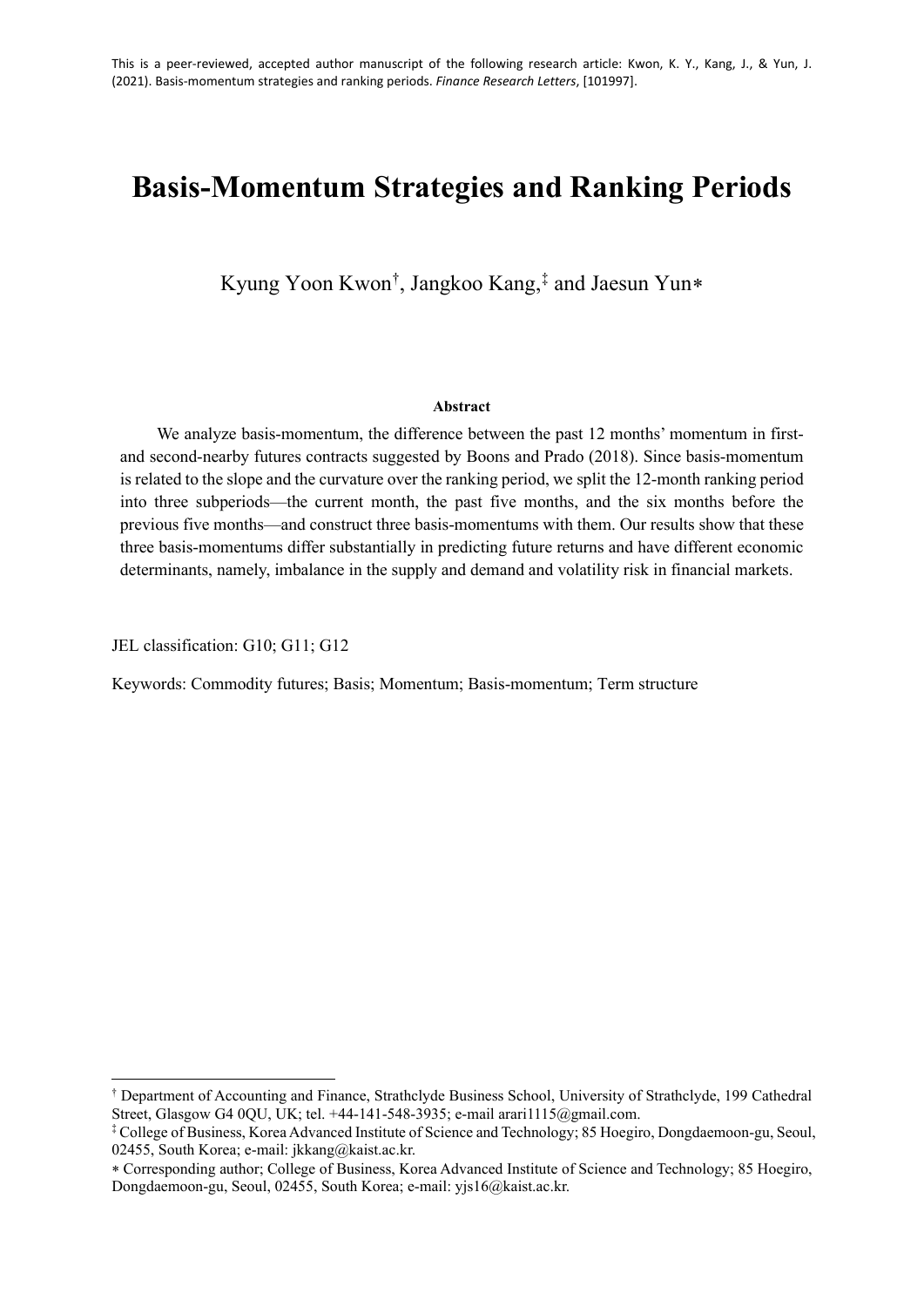# **1. Introduction**

Boons and Prado (2018; hereafter BP) introduce *basis-momentum*, which is the difference between the past 12 months' momentum in first- and second-nearby futures contracts, and report its strong and robust return predictability in commodity futures markets. They employ a 12-month ranking period to measure momentum, following the conventional momentum literature. In this paper, we propose that the information content of basis-momentum could depend on the ranking period and its pricing effect could thus be variable.

We take note of the ranking period of basis-momentum, which has not yet been discussed in the literature, for three reasons. First, the momentum literature has consistently raised concern about the choice of the ranking period of the momentum (Nagel, 2012; Novy-Marx, 2012; Kang and Kwon, 2017). Second, previous studies have reported substantial differences between stock momentum and commodity futures momentum.<sup>[1](#page-1-0)</sup> We thus find an investigation of this approach in the commodity futures market, following the lead of stock market research, to be useful and necessary. Moreover, basismomentum considers another dimension in addition to simple momentum, and, therefore, whether the 12-month ranking period, the conventional choice in the momentum literature, is appropriate for this newly suggested variable becomes questionable.

Lastly and more importantly, an economic determinant of basis-momentum can differ depending on the ranking period. Previous studies on stochastic convenience yield suggest that the term-structure of commodity futures, especially the slope (basis), would be highly time varying. [2](#page-1-1) BP explain that their basis-momentum factor captures the change in the slope and average curvature of the commodity futures term-structure over the ranking period, which is the past 12 months. However, if the slope is

<span id="page-1-0"></span><sup>&</sup>lt;sup>1</sup> For example, while Nagel (2012) reports strong reversal in the stock markets, Shen et al. (2007) and Kang and Kwon (2017) report that, in commodity futures markets, the one-month momentum is especially strong, as opposed to the findings from stock markets.

<span id="page-1-1"></span><sup>&</sup>lt;sup>2</sup> The literature has consistently highlighted the stochastic nature of the convenience yield, as well as stochastic commodity prices, and stochastic convenience yield has been generally adopted (Gibson and Schwartz, 1990; Cortazar and Schwartz, 1994; Schwartz, 1997; Miltersen and Schwartz, 1998; Casassus and Collin-Dufresne, 2005). This time-varying convenience yield has been generally proxied by the basis, the difference between the futures and spot prices or, intuitively, the slope of the futures term-structure, in the literature (Gibson and Schwartz, 1990; Schwartz, 1997; Trolle and Schwartz, 2009; Koijen et al., 2018).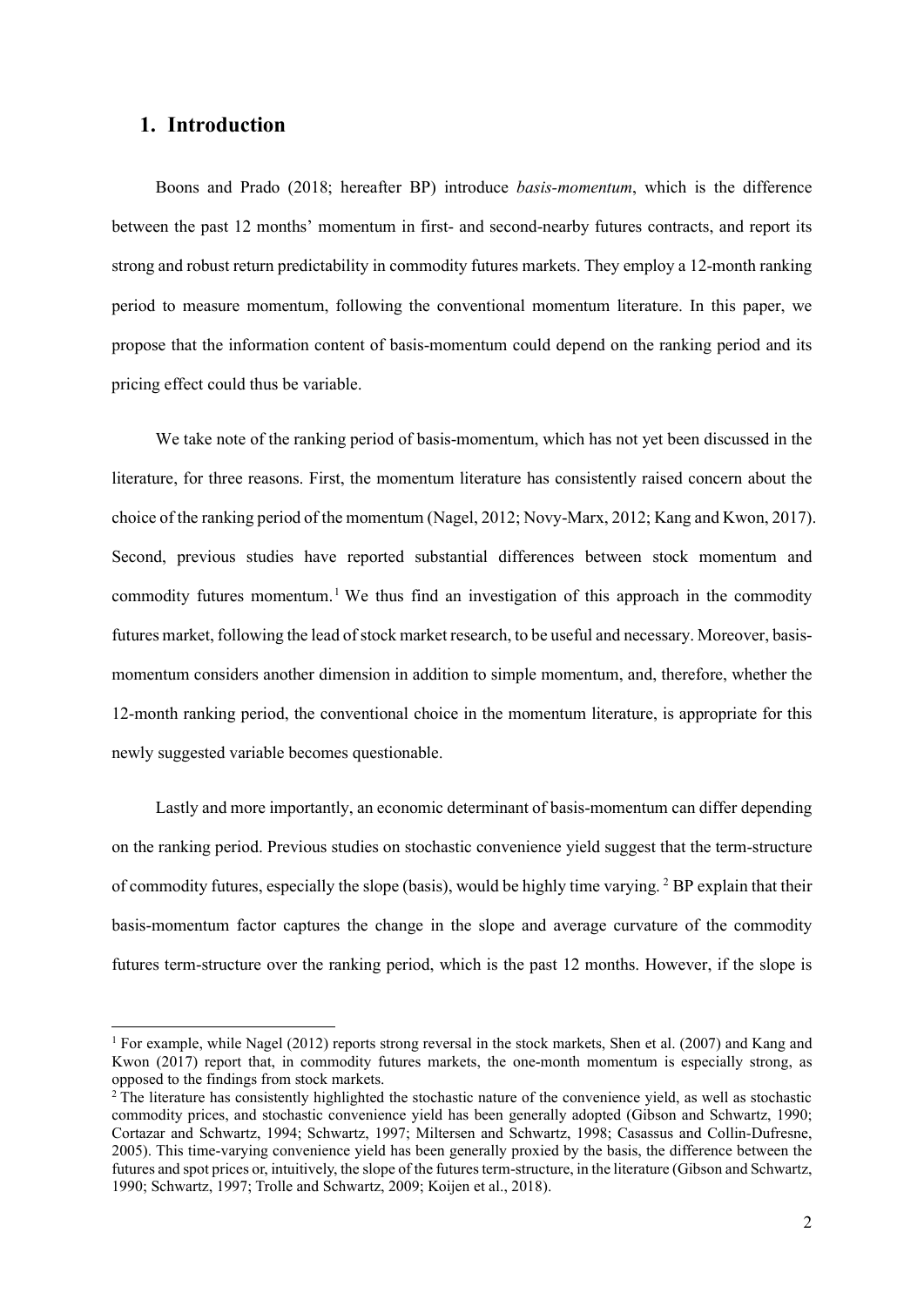highly time varying or if various types of shocks cause change in the term-structure at higher frequencies, then 12-month basis-momentum would provide rather mixed information. Our motivation to investigate the ranking period of the basis-momentum is closely associated with concerns on the variety of the information content in historical movements of the term-structure and their relations with future returns, which can be sensitive to the choice of the ranking period.

In this paper, we split the past 12 months' ranking period into three subperiods and construct basis-momentums based on each of these ranking periods: the current month, the past five months, and the six months before the past five months. We first employ the current month motivated by the studies on the short-term reversal.[3](#page-2-0) The past five-month-period is employed following Novy-Marx (2012). Novy-Marx (2012) constructs two momentum strategies based on a firm's performance 12 to seven months prior to portfolio formation and one to six months prior to portfolio formation. The author empirically shows that the strategy based on the intermediate horizon—12 to seven months prior to portfolio formation—performs better, and similar results are observed in assets including commodity futures. Motivated by this finding, we further split the past 12-month-period into two subperiods, the past five months and the six months before the past five months.

To better understand the dynamics of the commodity futures term-structure and their effects on future returns, we investigate the possible economic sources of those three basis-momentums. BP report that the original 12-month basis-momentum is closely associated with imbalance in the supply and demand of futures contracts, and thus also related to volatility and liquidity risk. Our empirical results, however, suggest that the three basis-momentums based on different ranking periods represent different risks. Our findings suggest that the temporary imbalance in the supply and demand caused by the liquidity demand of speculators is mainly captured by the current month's basis-momentum, whereas that caused by hedgers' demand, which can be a more permanent shift in the imbalance, is captured by the past five months' basis-momentum. Lastly, the basis-momentum based on the six months before

<span id="page-2-0"></span><sup>&</sup>lt;sup>3</sup> Specifically, in the short term, stocks that outperformed in the recent month exhibit strong reversal the subsequent month (Rosenberg et al., 1985; Jegadeesh, 1990; Lehmann, 1990; Nagel, 2012); empirical studies on stock momentum have therefore conventionally excluded the prior month from the ranking period.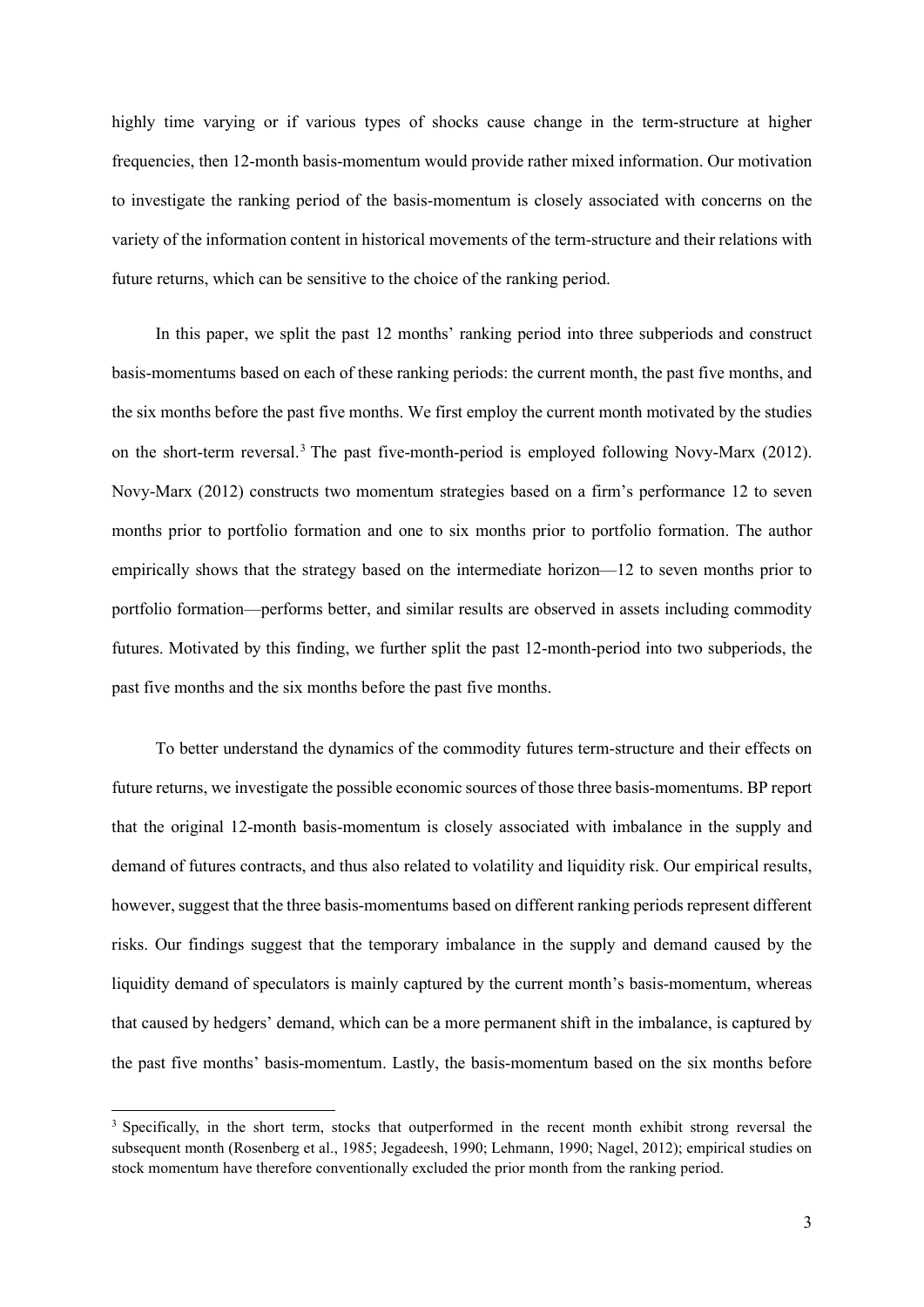the previous five months, which shows much weaker predictability for the future returns of commodity futures, is significantly related to the equity market or volatility risk.

# **2. Data and variables**

We obtain data on 21 US commodity futures contracts, including daily settlement prices, from January 1979 to December 2017 from Datastream.<sup>[4](#page-3-0)</sup> We compute monthly excess returns on fully collateralized futures positions. To compute the return in month  $t + 1$ , we take a position in the futures contract whose maturity is after the end of month  $t + 1$  at the end of month  $t$ . Following Szymanowska et al. (2014) and BP, we construct two types of returns: the nearby return (spot premium) is obtained by taking a long position in the first-nearby contract, and the spreading return (term premium) is obtained by taking a long position in the first-nearby contract and a short position in the second-nearby contract.

Following BP, the basis, momentum, and basis-momentum  $(BM(k_1, k_2)_t)$  are defined as follows, respectively:

$$
Basis_t = \frac{F_t^{T_2}}{F_t^{T_1}} - 1 \quad \text{and} \quad \text{Momentum}_t = \prod_{s=t-11}^t \left(1 + R_{futs}^{T_1}\right) - 1,
$$
\n
$$
BM(k_1, k_2)_t = \prod_{s=t-k_1}^{t-k_2} \left(1 + R_{futs}^{T_1}\right) - \prod_{s=t-k_1}^{t-k_2} \left(1 + R_{futs}^{T_2}\right),
$$

where for month *t,*  $F_t^{T_i}$  indicates the *i*th-nearby futures price and  $R_{fut,t}^{T_i}$  indicates *i*th-nearby futures returns. In addition to the original basis-momentum  $(BM(11,0)_t)$  suggested by BP, we construct three basis-momentums based on three different ranking periods: the current month  $(BM(0,0))$ ; the previous

<span id="page-3-0"></span><sup>4</sup> Our data cover four major categories of commodities: agriculture, energy, livestock, and metal. Specifically, we include commodity futures contracts on feeder cattle, live cattle, corn, lean hogs, random length lumber, oats, rough rice, soybeans, soybean meal, soybean oil, wheat, cocoa, coffee C, cotton no. 2, frozen concentrated orange juice, light crude oil, heating oil, RBOB gasoline, high-grade copper, gold, and silver.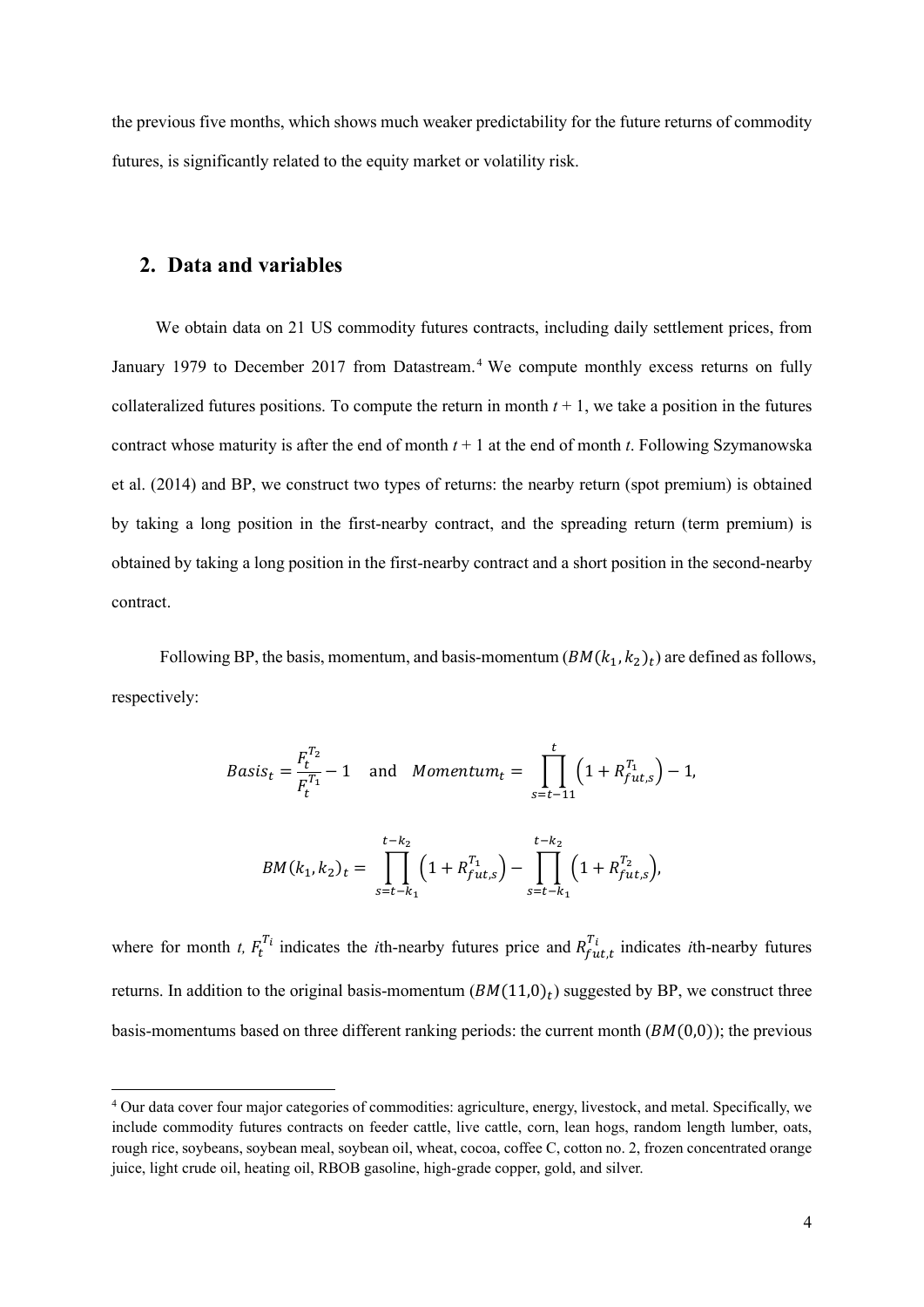five months, from month  $t - 5$  to  $t - 1$  ( $BM(5,1)$ ); and the six months before the previous five months, that is, from month  $t - 11$  to  $t - 6$  ( $BM(11,6)$ ).

Using the logarithmic transformation approach suggested by BP, the original basis-momentum can be decomposed into the change in the slope and the average curvature at higher frequencies, as follows:

$$
\sum_{s=t-11}^{t} r_{fut,s}^{1} - \sum_{s=t-11}^{t} r_{fut,s}^{2} = \sum_{s=t-11}^{t} b_{s-1}^{2} - \sum_{s=t-11}^{t} b_{s}^{1} = \left( \sum_{s=t-11}^{t-1} b_{s}^{2} - \sum_{s=t-11}^{t-1} b_{s}^{1} \right) + (b_{t-12}^{2} - b_{t}^{1})
$$
  
=  $\{ (\sum_{s=t-11}^{t-7} b_{s}^{2} - \sum_{s=t-11}^{t-7} b_{s}^{1}) + (b_{t-12}^{2} - b_{t-6}^{1}) \} + \{ (\sum_{s=t-5}^{t-2} b_{s}^{2} - \sum_{s=t-5}^{t-2} b_{s}^{1}) + (b_{t-6}^{2} - b_{t-1}^{1}) \} + (b_{t-1}^{2} - b_{t}^{1}),$ 

where the first term  $((\sum_{s=t-1}^{t-7} b_s^2 - \sum_{s=t-1}^{t-7} b_s^1) + (b_{t-12}^2 - b_{t-6}^1))$  indicates the basis-momentum from month *t* - 11 to *t* - 6 and the second term  $((\sum_{s=t-5}^{t-2} b_s^2 - \sum_{s=t-5}^{t-2} b_s^1) + (b_{t-6}^2 - b_{t-1}^1))$  indicates the basis-momentum from month *t* - 5 to *t* - 1. The last term  $(b_{t-1}^2 - b_t^1)$  indicates the current month basis-momentum.

Based on this decomposition, we can see that the current month's basis-momentum includes only the change in slope component whereas the other two basis-momentums include both change in slope and average curvature components. It also shows that these three basis-momentums embody information about the futures term-structure in the separate periods.

# **3. Return predictability and pricing effects of basis-momentums**

We first investigate the return predictability of the basis-momentums with the three different ranking periods by constructing univariate-sorted tercile portfolios. In each month*,* we sort the 21 commodities into three portfolios: High4 (Low4) includes the four commodities with the highest (lowest) ranked signal and Mid includes the remaining commodities. Panels A and B of Table 1 report the average nearby and spreading returns on portfolios, respectively.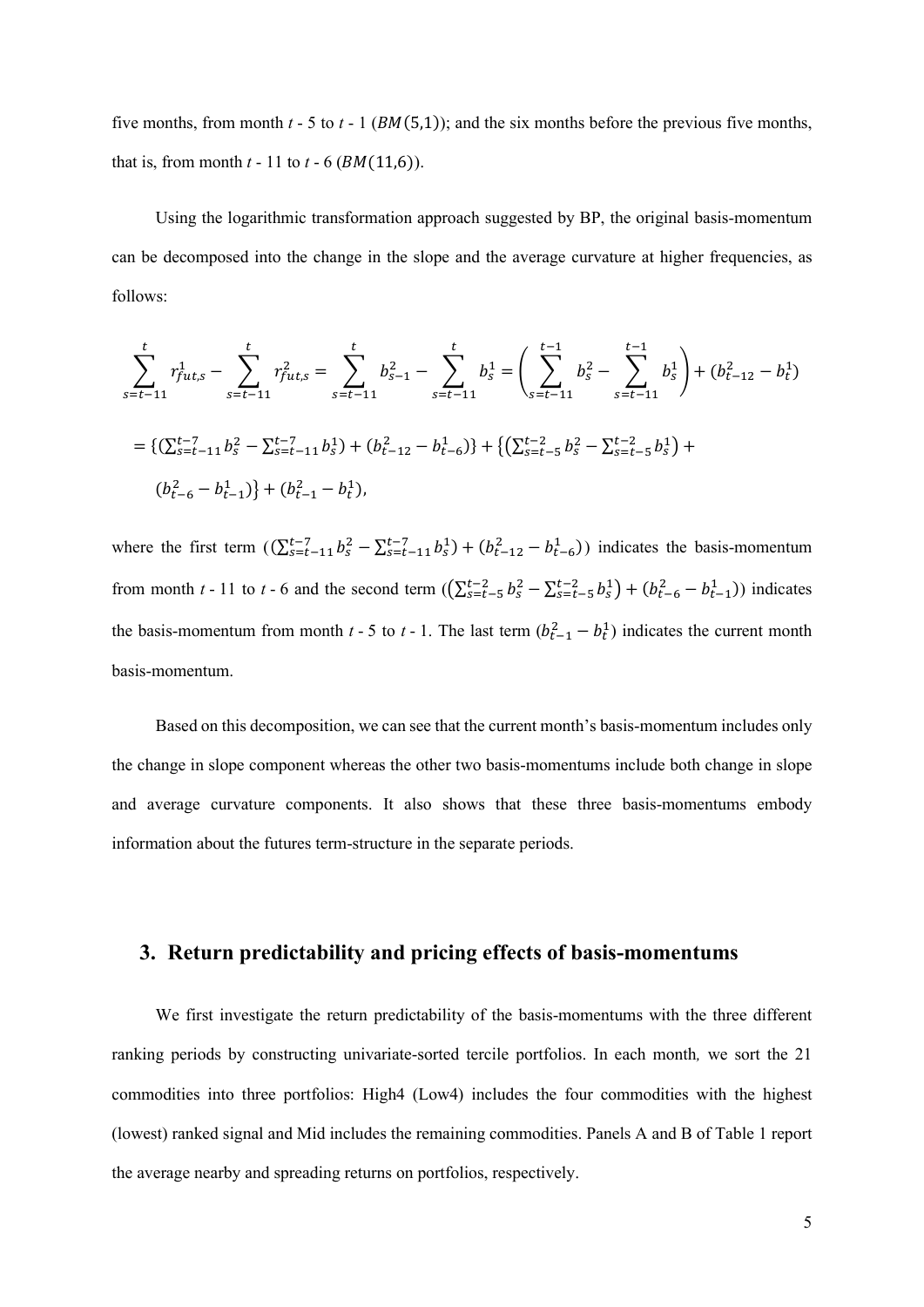Table 1 shows substantial differences across the three basis-momentums with different ranking periods. Panel A shows that the High4-minus-Low4 (H-L)  $BM(0,0)$  and  $BM(5,1)$  portfolios generate large and significant average nearby returns, whereas that of  $BM(11.6)$  does not. In Panel B,  $BM(0.0)$ shows an insignificant difference in spreading returns between High4 and Low4, whereas the other two basis-momentums show significantly positive differences. BP highlight that curvature plays an essential role in predicting spreading returns, so this result could be because  $BM(0,0)$  contains only the change in slope. The High4-minus-Low4  $BM(5,1)$  portfolio generates a large and significant spreading return that is even comparable to that of the original basis-momentum. The High4-minus-Low4  $BM(11,6)$ portfolio also generates a significant spreading return, but it is much smaller than that of  $BM(5,1)$ .

Next, we examine the pricing effect of the three basis-momentums after controlling for other variables by regressing individual commodity futures returns on the basis-momentums and control variables, following Fama and MacBeth (1973). Panels A and B of Table 2 present the results for the nearby and spreading returns, respectively.

#### [Insert Table 2 about here]

Models (1) and (2) in Table 2 confirm BP's finding that the original basis-momentum is significantly priced, even after controlling for the basis and momentum. Models (3) to (5) in Panel A show that the three basis-momentums are significantly priced without control variables. However, after controlling for other effects, Models (6) to (8) show that  $BM(0,0)$  and  $BM(11,6)$  become insignificant, whereas  $BM(5,1)$  remains highly significant. Models (3) to (5) in Panel B show that the basismomentums except  $BM(0,0)$  are significantly priced, consistent with Table 1. As in Panel A of Table 2, even for spreading returns,  $BM(5,1)$  shows the most significant results.

Overall results support our motivation to split the original ranking period of BP's basismomentum. The three basis-momentums show substantial differences in the relations with the basis and momentum, as well as with expected returns. In untabulated results, we also confirm that the three basis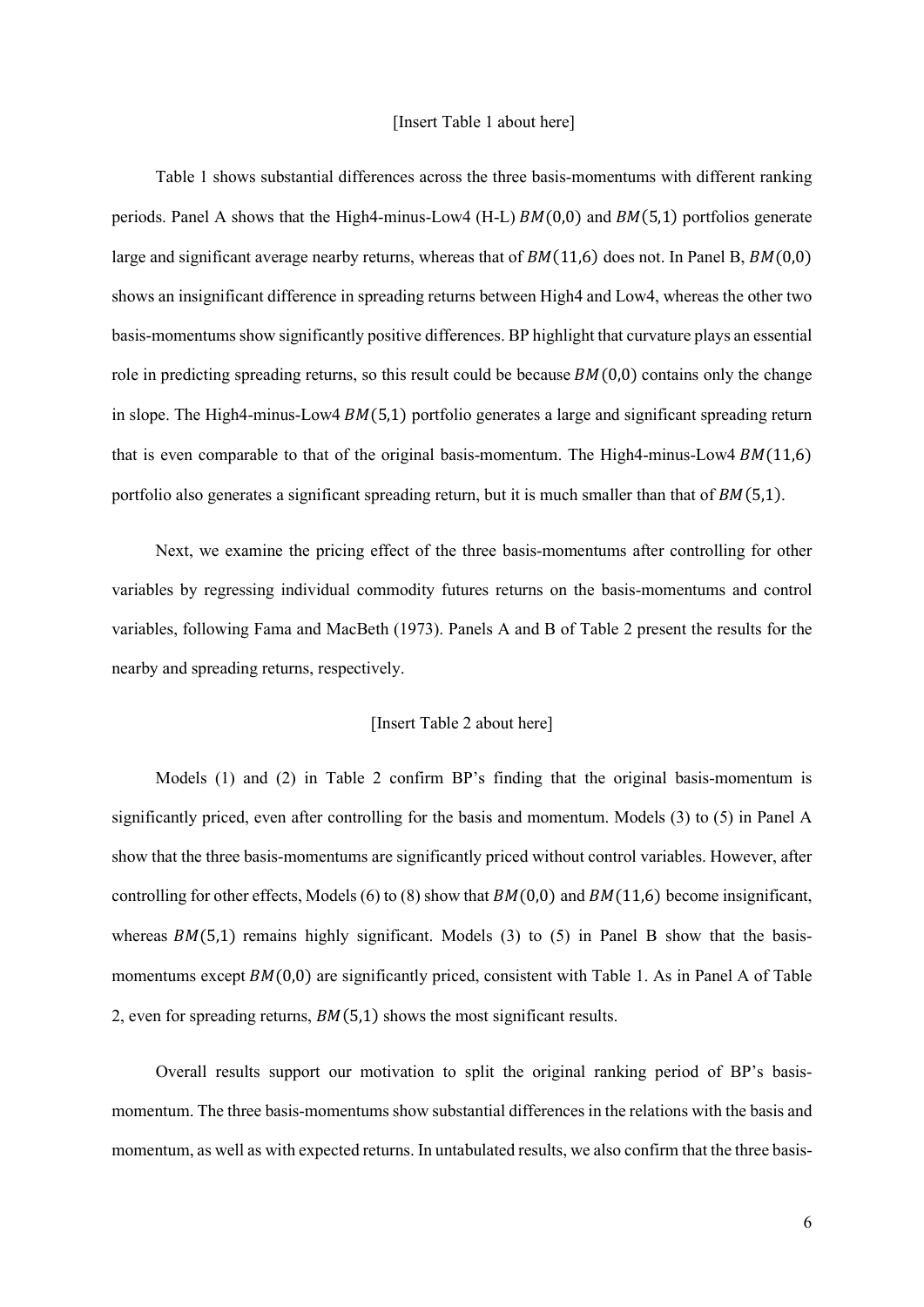momentums cannot span each other, which implies that they could play different roles in shaping risks in the commodity futures market.

## **4. Economic interpretation**

In this section, we explore the economic sources of the three basis-momentums with different ranking periods. First, we analyze the relation between the three basis-momentums and the positions of traders focusing on a commodity-specific feature, following BP. Second, we examine whether the three basis-momentum returns can be accounted for by various market-wide factors.

#### 4.1. Traders' positions

To examine the relation between traders' positions and basis-momentum returns, we use data from the Commitment of Traders' weekly reports provided by the Commodity Futures Trading Commission and construct the hedging pressure (*HP*) and spreading pressure (*SP*) variables. [5](#page-6-0) To examine the interactive effects of hedging (spreading) pressure and basis-momentum, we run the following Fama–MacBeth regression:

$$
R_{fut,i,t+1}^{h} = a_{t+1} + \lambda_{BM} BM(k_1, k_2)_{i,t} + \lambda_{HP} I_{HP,i,t} + \lambda_{SP} I_{SP,i,t} + \lambda_{HPBM} (I_{HP,i,t} \times BM(k_1, k_2)_{i,t}) +
$$
  

$$
\lambda_{SPBM} (I_{SP,i,t} \times BM(k_1, k_2)_{i,t}) + e_{i,t+1} \quad for \quad h = \{nb, spr\},
$$
 (2)

<span id="page-6-0"></span><sup>5</sup> The Commitment of Traders' reports provide weekly position data that include open interests, the number of short and long positions, and the number of spreading positions of each of three trader groups—commercial, noncommercial, and nonreportable—aggregated at the commodity level. Following the literature, we consider commercial traders hedgers, and noncommercial traders speculators. Then, based on these weekly position data, following Kang et al. (2020) and BP, we construct the hedging pressure variable (*HP*), which is defined as the past 12 months' average of the difference between the number of short and long positions of commercial traders divided by the open interest. Following BP, we also construct the spreading pressure variable (*SP*), which is defined as the three-month average of the number of noncommercial spreading positions divided by the open interest. Due to data availability, the sample in this section is restricted to the period from January 1986 to December 2017.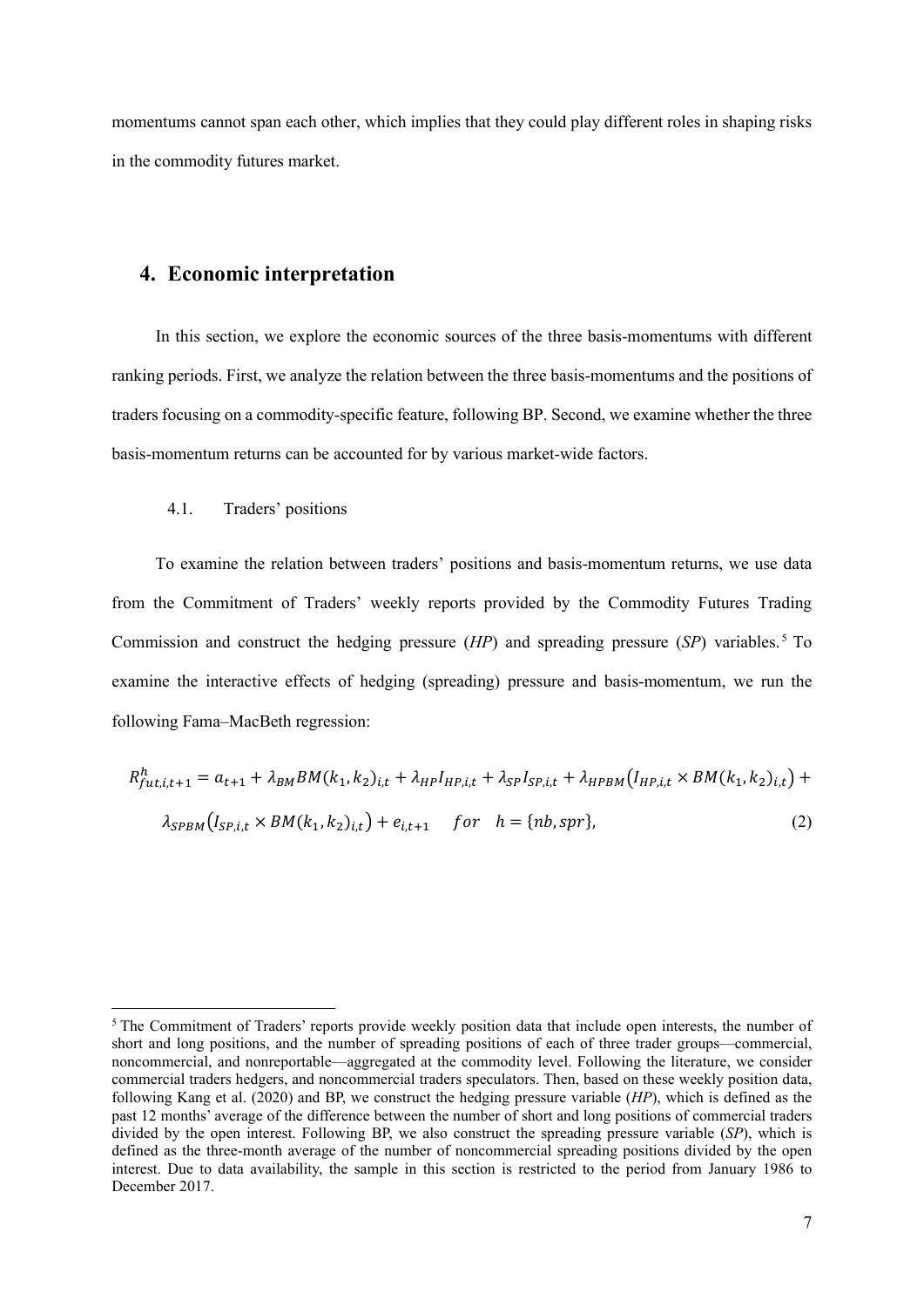where  $R_{fut,i,t+1}^{h}$  for  $h = nb$  or  $h = spr$  indicates a commodity futures nearby or spreading return, respectively, and  $I_{HP, i,t}$  ( $I_{SP, i,t}$ ) is a dummy variable that is equal to one when *HP* (*SP*) of commodity *i* in month  $t$  is above the time-series median of the commodity, and zero otherwise.<sup>[6](#page-7-0)</sup>

## [Insert Table 3 about here]

In Table 3, the coefficients of the basis-momentums show dramatic changes from considering the interactive effects with the traders' positions, compared to the results in Table 2. For both nearby and spreading returns,  $BM(5,1)$  shows insignificant coefficients, but the two interaction terms appear to be significantly priced indicating that  $BM(5,1)$  significantly predicts future nearby and spreading returns only if *HP* or *SP* is relatively high.

Interestingly, with respect to the interactive effects with  $HP$ ,  $BM(0,0)$  and  $BM(5,1)$  reveal the opposite results.  $BM(0,0)$  positively predicts future returns only when hedging pressure is relatively low, whereas  $BM(5,1)$  does so only when hedging pressure is relatively high. BP document that basismomentum is closely associated with imbalance in the supply and demand of futures contracts over the ranking period. If their interpretation is correct,  $BM(0,0)$  ( $BM(5,1)$ ) should then be related to shortterm (intermediate-term) imbalance in supply and demand. Kang et al. (2020) note two types of risk premia in commodity futures markets: one related to the liquidity demands of impatient speculators and the other related to the hedging demand of hedgers. The authors empirically show that speculator demand is observed from short-term position change, whereas hedger demand is observed from longterm position change, and these are priced with opposite signs. Collectively, if  $BM(0,0)$  ( $BM(5,1)$ ) captures the short-term (intermediate-term) imbalance due to speculator (hedger) demand, then the premium for providing liquidity to them would be higher when hedging pressure is low (high).<sup>[7](#page-7-1)</sup> In that

<span id="page-7-0"></span><sup>6</sup> BP consider that this dummy specification allows the results to be less affected by Commodity Futures Trading Commission classification issues and accommodate the interpretation of the interaction effects.

<span id="page-7-1"></span> $<sup>7</sup>$  Specifically, hedging pressure can be interpreted in two ways. If hedgers actively require short positions to hedge</sup> their spot price risk, then this would indicate the hedging demand consuming liquidity in the market. By contrast, when speculators more actively take long positions, then hedging pressure will capture the passive short position of hedgers, which indicates hedgers' liquidity provision in the market.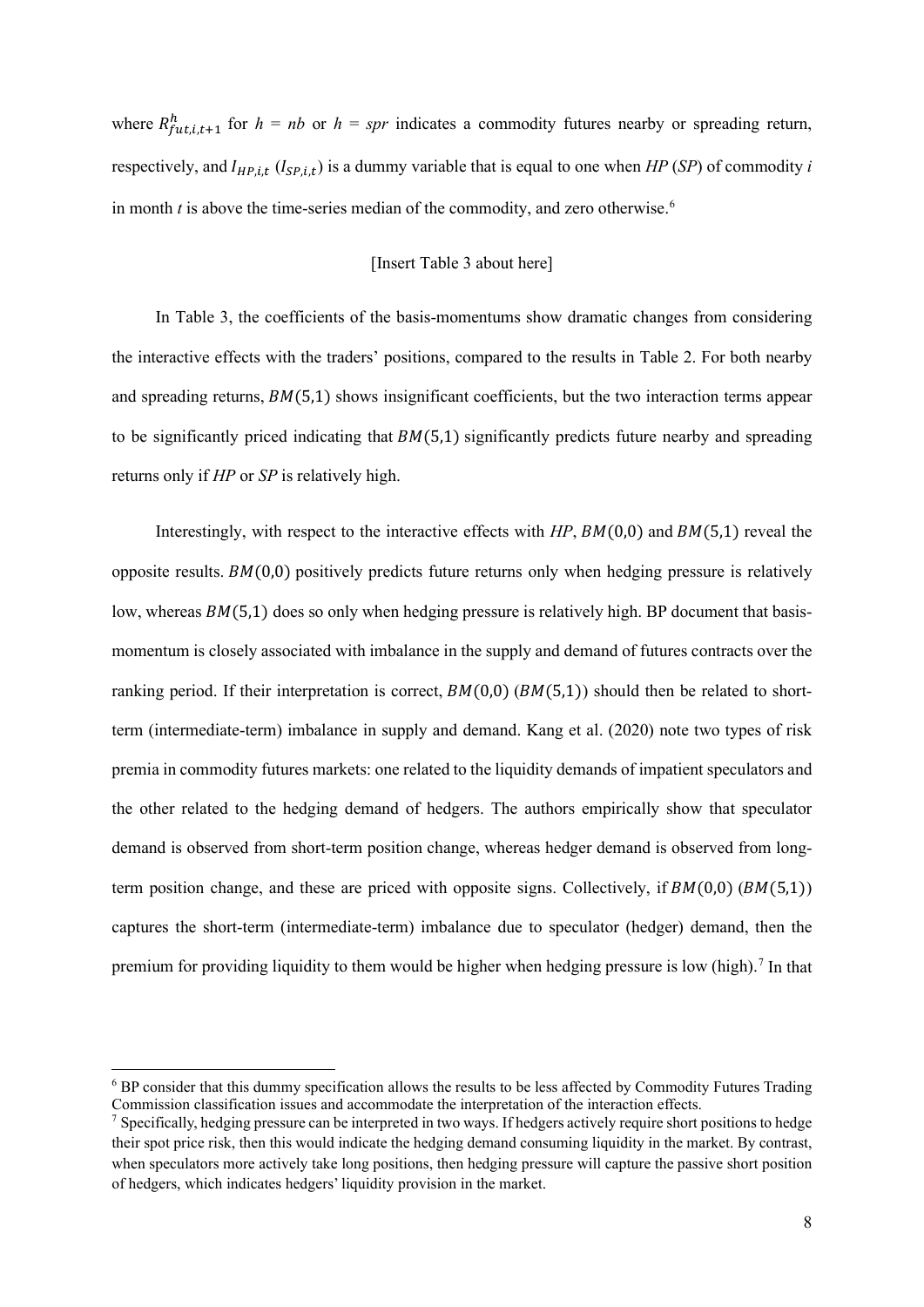sense, our result that the return on  $BM(0,0)$  ( $BM(5,1)$ ) becomes higher when hedging pressure is relatively low (high) seem to be consistent with the argument of Kang et al. (2020).

BP suggest that, in times of high uncertainty, speculators are averse to directional positions and thus prefer spreading positions. If  $BM(5,1)$  is associated with imbalance in the supply and demand due to hedger demand, then the positive coefficients on  $I_{SP} \times BM(5,1)$  indicate greater compensation for taking such risks. If  $I_{SP}$  captures the state in which speculators are more risk averse, requiring a larger risk premium, and  $BM(5,1)$  captures the large hedging demand, then their interaction term could capture the larger premium caused by these two effects, the larger compensation for the risk, and the larger risk itself.

Lastly,  $BM(11,6)$  shows insignificant interaction effects in most cases. The results reveal only one exception (coefficient on  $I_{SP} \times BM(11,6)$  for nearby returns), but it is significant only at the 10% level and even has a negative sign, while BP report a positive interaction effect of the original basismomentum and spreading pressure.

#### 4.2. Market-wide factors and basis-momentum returns

In this section, we investigate the relation between basis-momentum returns and market-wide factors—volatility, liquidity, and financial intermediary risks—following Bakshi et al. (2019). For volatility, we consider commodity futures market volatility  $(\Delta VOL^{mkt}_t)$  and equity market volatility  $(\Delta V X O_t)^8$  $(\Delta V X O_t)^8$ .<sup>8</sup> Since we consider the volatility risk of the equity market, we also include the equity market risk (*MKT*).<sup>[9](#page-8-1)</sup> For funding liquidity risk, we use the change in the spread between the three-month London Interbank Offered Rate (LIBOR) and the three month US T-bill rate ( $\Delta TED_t$ ) and the change

<span id="page-8-0"></span><sup>8</sup> For the commodity futures market volatility, we compute aggregate commodity market variance in month *t,*   $VOL_t^{mkt}$ , as the sum of squared daily (nearby) returns on an equal-weighted commodity portfolio following BP. Then, the commodity market volatility risk factor is defined as the first-difference in the market variance,  $\Delta VOL^{mkt}_{t}$ . For the equity market volatility, we use the implied volatility of S&P 100 index options (VXO) and compute the equity market volatility risk factor as the first-difference in the VXO,  $\Delta VXO_t$ .<br><sup>9</sup> For the equity market risk, we employ the Center for Research in Security Prices value-weighted excess return.

<span id="page-8-1"></span>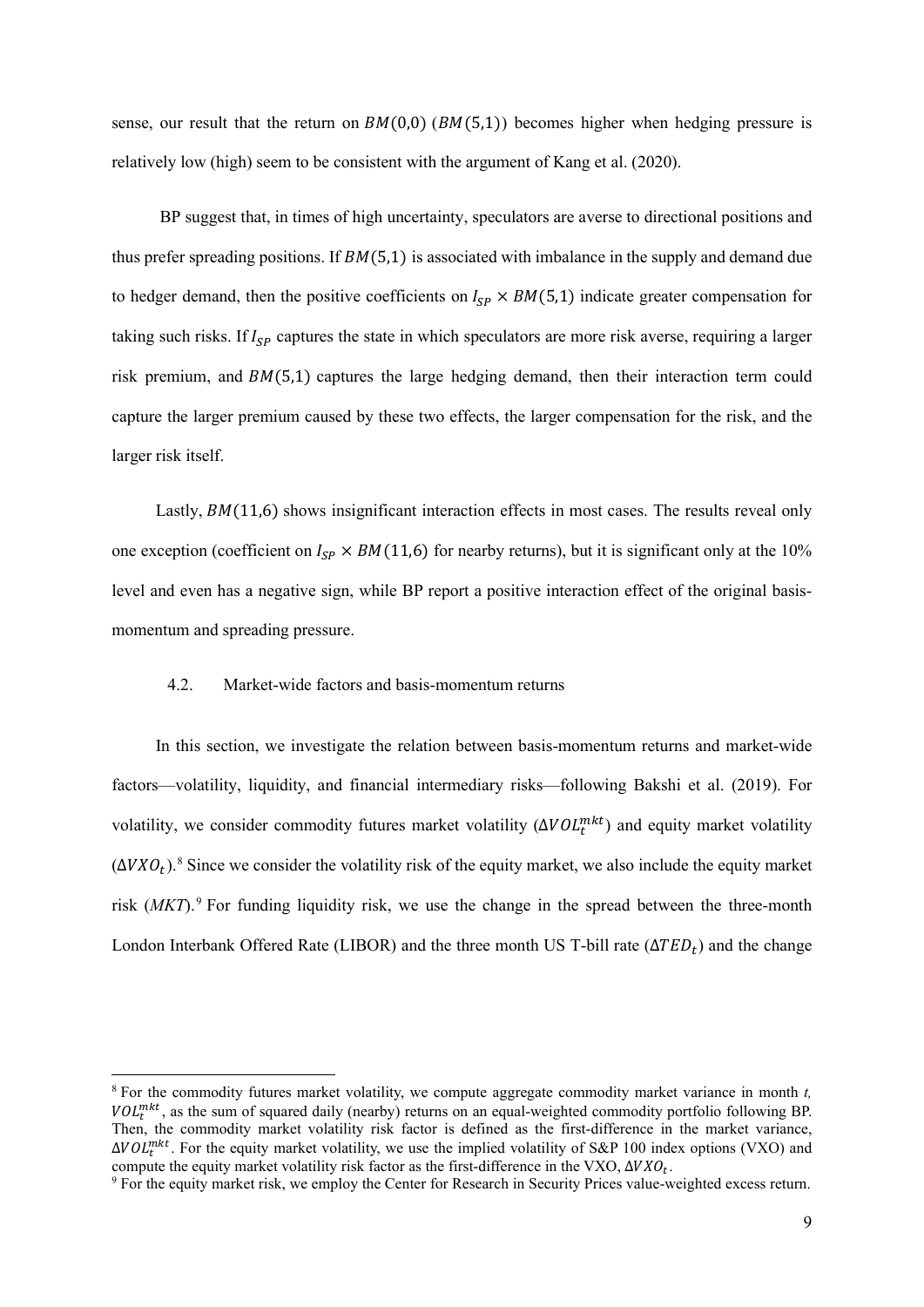in spread between the three-month certificate of deposit and the US T-bill rate ( $\Delta CDTB_t$ ). Lastly, for intermediary risk, we use the financial intermediary risk factor (*FIR*) constructed by He et al. (2017).<sup>[10](#page-9-0)</sup>

Following Bakshi et al. (2019), for each risk factor, we first run a time-series regression of each basis-momentum portfolio return on the risk factor to estimate the coefficient (or beta) on it. Then, we run a cross-sectional regression of a set of portfolio returns (High4, Mid, and Low4) on the estimated beta;<sup>[11](#page-9-1)</sup> that is, we investigate whether the three basis-momentum returns can be accounted for by market-wide risks.

#### [Insert Table 4 about here]

In Table 4, for each set of basis-momentum portfolios (High4, Mid, and Low4, formed on each of the basis-momentums), we report the pricing effects of six variables estimated separately. The original basis-momentum shows significant relations with volatility risks,  $\Delta VOL^{mkt}_t$  and  $\Delta VXO_t$ , for both nearby and spreading returns. However, if we construct the basis-momentums with different ranking periods, we can see substantial differences in the relations with the market-wide factors across the basis-momentums. For the premia on  $BM(0,0)$  and  $BM(5,1)$ , for which we find a significant link with the imbalance of supply and demand in the commodity market, our results in Table 4 show no significant relation with market-wide risks, with one exception (the spreading return on  $BM(5,1)$ ). By contrast,  $BM(11,6)$ , which shows no significant relation in Table 3, reveals some differences. Specifically, our results suggest that  $BM(11,6)$  embodies substantial information about market volatility. Both the commodity market and equity market volatility factors are negatively and significantly priced in both the spot and term premia. Compared to the other basis-momentums, (11,6) especially shows a strong relation with them. The equity market factor (*MKT*) also shows a marginally significant relation with the term premia on  $BM(11,6)$  (t-statistics = -1.82). Considering that  $BM(11,6)$  generally exhibits nonsignificant interaction effects with hedging and spreading

<span id="page-9-1"></span><span id="page-9-0"></span><sup>&</sup>lt;sup>10</sup> See http://apps.olin.wustl.edu/faculty/manela/data.html.<br><sup>11</sup> We include the commodity futures market factor in all models as a control variable following Bakshi et al. (2019) and BP, but we do not report the coefficients on the commodity market factor for brevity.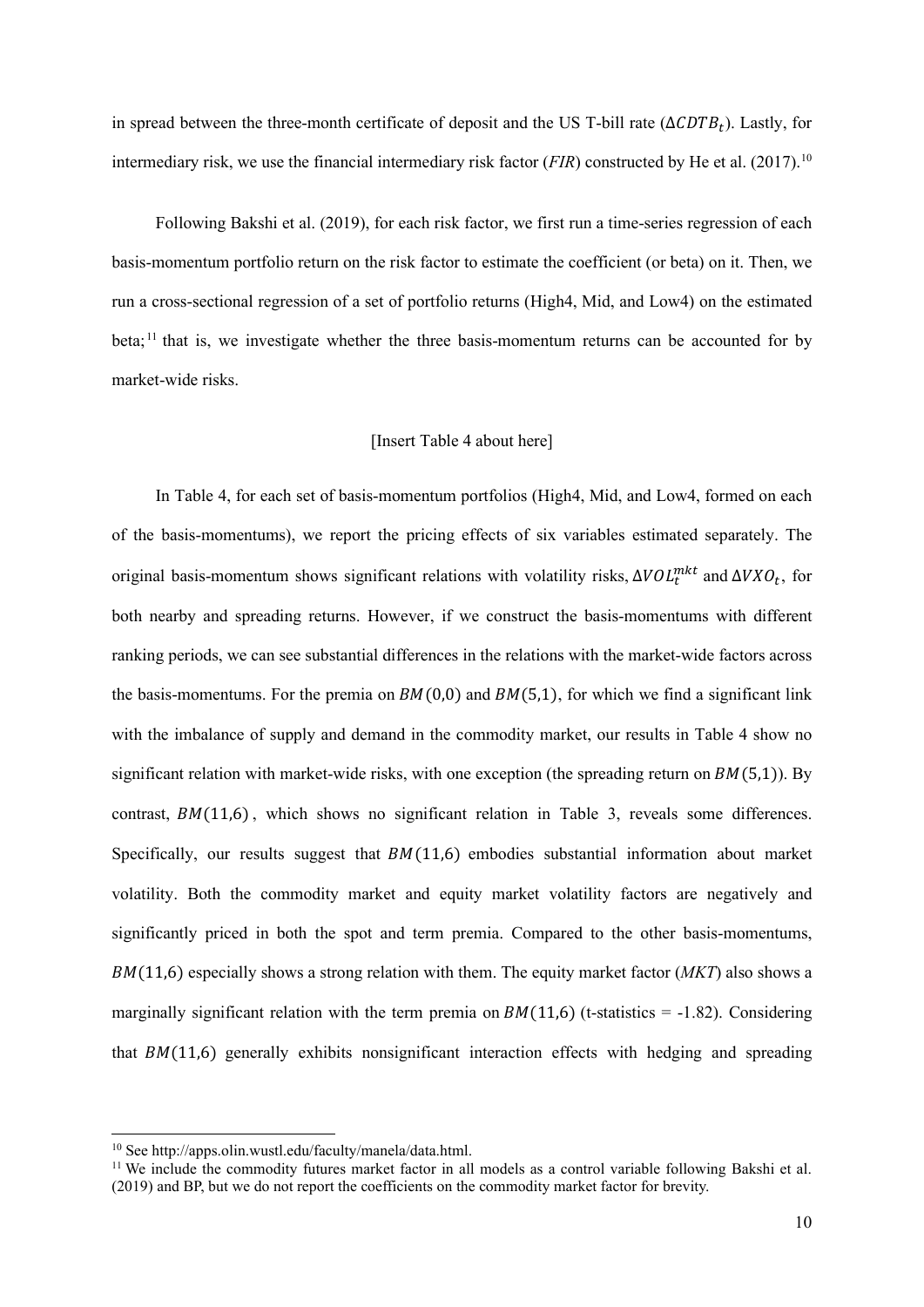pressure in Table 3, the overall results suggest that  $BM(11,6)$  is closely associated with financial market states.

# **5. Conclusion**

Motivated by the dynamic nature of the basis, the term-structure of futures, we construct three basis-momentums with different ranking periods—the current month, the past five months, and the six months before the previous five months—and find that the three basis-momentums with those ranking periods are related to different economic determinants. We expect our findings to improve the understanding of the dynamics of the commodity futures term-structure and their effects on future returns.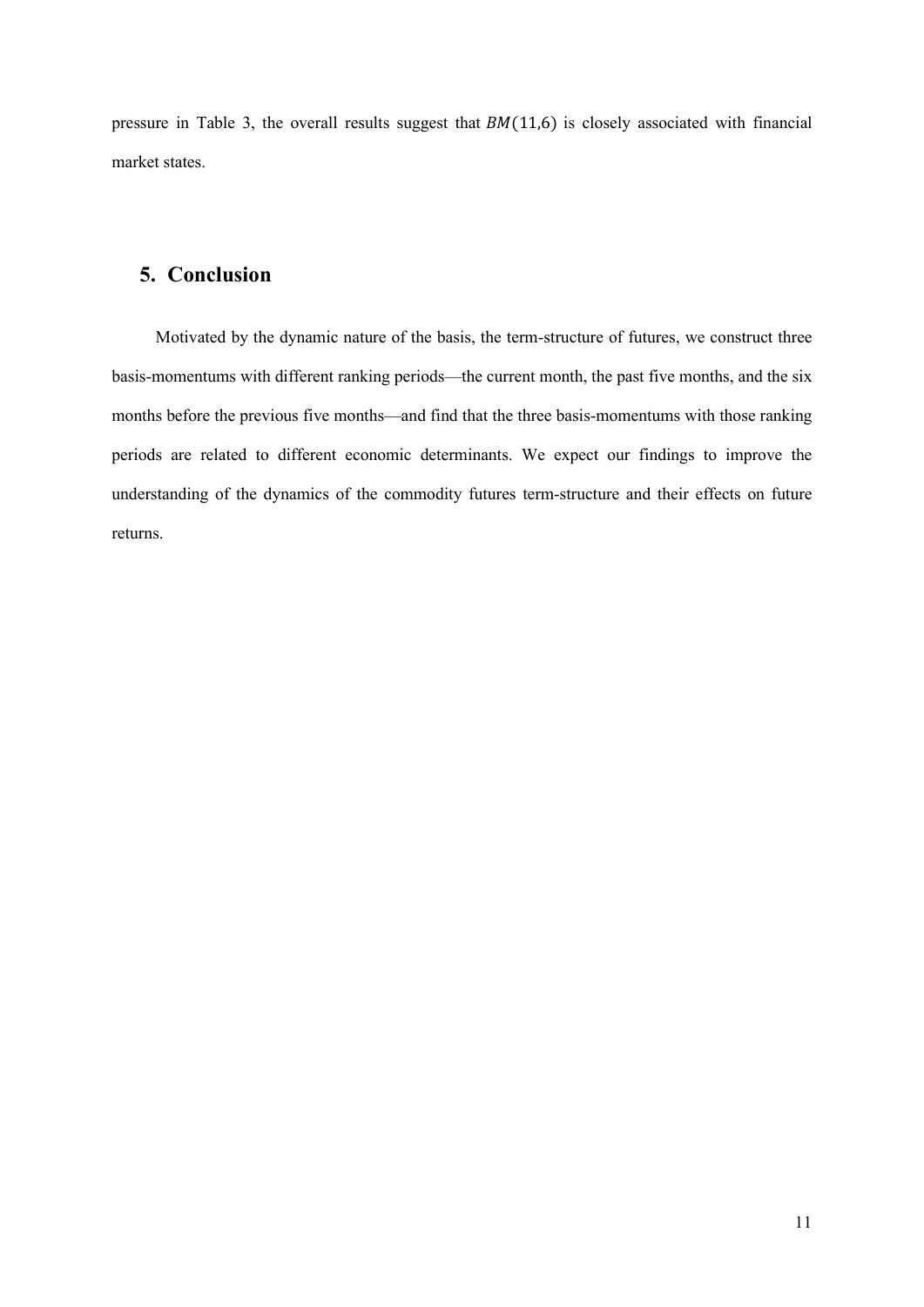# **References**

- Bakshi, G., Gao, X., Rossi, A.G., 2019. Understanding the sources of risk underlying the cross section of commodity returns. *Management Science* 65, 619–641.
- Boons, M., Prado, M.P., 2018. Basis-momentum. *Journal of Finance* 74, 239–279.
- Casassus, J., Collin-Dufresne, P., 2005. Stochastic convenience yield implied from commodity futures and interest rates. *Journal of Finance* 60, 2283–2331.
- Cortazar, G., Schwartz, E.S., 1994. The valuation of commodity-contingent claims. *Journal of Derivatives* 1, 27–39.
- Fama, E.F., MacBeth, J., 1973. Risk, return and equilibrium: empirical tests. *Journal of Political Economy* 51, 55–84.
- Gibson, R., Schwartz, E.S., 1990. Stochastic convenience yield and the pricing of oil contingent claims*. Journal of Finance* 45, 959–976.
- He, Z., Kelly, B., Manela, A., 2017. Intermediary asset pricing: New evidence from many asset classes. *Journal of Financial Economics* 126, 1–35.
- Jegadeesh, N., 1990. Evidence of predictable behavior of security returns. *Journal of Finance* 74, 239–279.
- Kang, J., Kwon, K.Y., 2017. Momentum in international commodity futures markets. *Journal of Futures Markets* 37, 803–835.
- Kang, W., Rouwenhorst, K.G., Tang, K., 2020. A tale of two premiums: The role of hedgers and speculators in commodity futures markets. *Journal of Finance* 75, 377–417.
- Koijen, R.S.J., Moskowitz, T.J., Pedersen, L.H., Vrugt, E.B., 2018. Carry. *Journal of Financial Economics* 127, 197–225.
- Lehmann, B.N., 1990. Fads, martingales, and market efficiency. *Quarterly Journal of Economics* 105, 1–28.
- Miltersen, K.R., Schwartz, E.S., 1998. Pricing of options on commodity futures with stochastic term structure of convenience yields and interest rates. *Journal of Financial and Qualitative Analysis* 33, 33–59.
- Nagel, S., 2012. Evaporating liquidity. *Review of Financial Studies* 25, 2005–2039.
- Novy-Marx, R., 2012. Is momentum really momentum? *Journal of Financial Economics* 103, 429– 453.
- Rosenberg, B., Reild, K., Lanstein, R., 1985. Persuasive evidence of market inefficiency. *Journal of Portfolio Management* 11, 9–16.
- Schwartz, E.S., 1997. The stochastic behavior of commodity prices: Implications for valuation and hedging. *Journal of Finance* 52, 923–973.